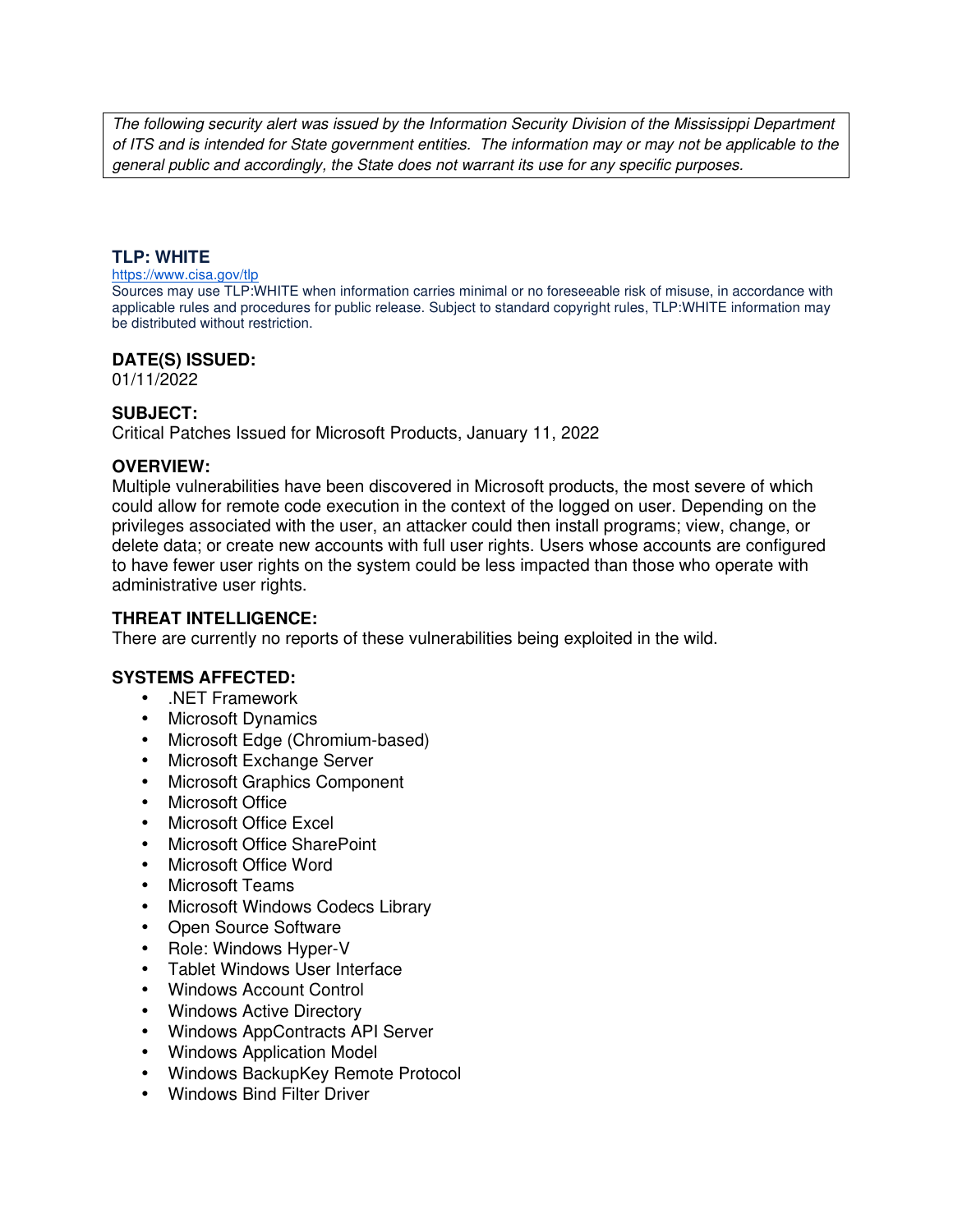- Windows Certificates
- Windows Cleanup Manager
- Windows Clipboard User Service
- Windows Cluster Port Driver
- Windows Common Log File System Driver
- Windows Connected Devices Platform Service
- Windows Cryptographic Services
- Windows Defender
- Windows Devices Human Interface
- Windows Diagnostic Hub
- Windows DirectX
- Windows DWM Core Library
- Windows Event Tracing
- Windows Geolocation Service
- Windows HTTP Protocol Stack
- Windows IKE Extension
- Windows Installer
- Windows Kerberos
- Windows Kernel
- Windows Libarchive
- Windows Local Security Authority
- Windows Local Security Authority Subsystem Service
- Windows Modern Execution Server
- Windows Push Notifications
- Windows RDP
- Windows Remote Access Connection Manager
- Windows Remote Desktop
- Windows Remote Procedure Call Runtime
- Windows Resilient File System (ReFS)
- Windows Secure Boot
- Windows Security Center
- Windows StateRepository API
- Windows Storage
- Windows Storage Spaces Controller
- Windows System Launcher
- Windows Task Flow Data Engine
- Windows Tile Data Repository
- Windows UEFI
- Windows UI Immersive Server
- Windows User Profile Service
- Windows User-mode Driver Framework
- Windows Virtual Machine IDE Drive
- Windows Win32K
- Windows Workstation Service Remote Protocol

# **RISK:**

**Government:**

• Large and medium government entities: **High**